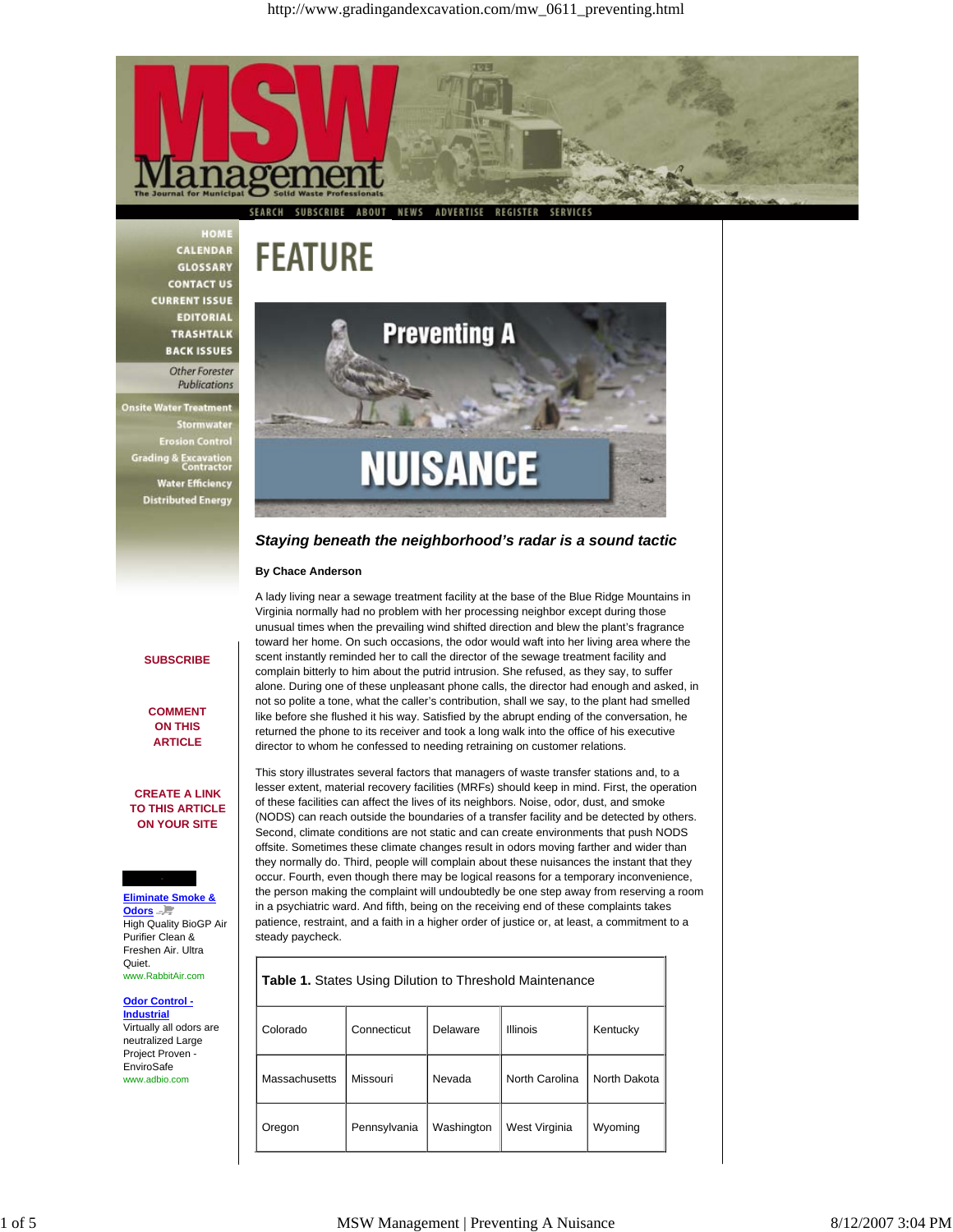# http://www.gradingandexcavation.com/mw\_0611\_preventing.html



Managers understand the profession is becoming more quantifiable. State and local health departments utilize tools such as quartz filters by placing them on or near a questionable site for at least 24 hours to capture the dust particles in a given area to quantify the type and level of exposure. The technology is getting better and less expensive, hence being used more to recognize and quantify fugitive dust. Met One Instruments Inc., for instance, builds small air-quality monitors that are EPA approved for providing valid data. The E-Sampler and BAM-1020 are models that can be transported, set up, and automatically send their findings on emissions and particulate matter back to the fugitive dust investigator. The machines cost approximately \$5,000 and up per unit.

Odor is also becoming more quantifiable. Table 1 lists fifteen states already measuring odor by mixing a specific volume of carbon-filtered air (clean air) with a specific volume of odorous ambient air. These dilutions to threshold measurements can produce odor "speed" limits that state regulatory agencies can test for or apply to odor agreements in conditional use permits for waste facilities. Today's courts and regulatory agencies increasingly allow data on odor and dust collected by grassroots organizations and private industries as evidence as long as it is tethered to a growing body of objective norms.

Given this growing accountability, managers have to be proactive with regard to NODS before they find themselves on the defensive end of a regulatory hearing.

Dust and smoke can affect the health of workers to the extent they distract attention, decrease visibility, and create an environment where a person's predisposition to allergies may be activated. Risk assessors do not consider NODS for transfer stations to be any special or higher risk.

Experts in dust agree. David Emmitt, president and senior scientist for Simpson Weather Associates Inc. in Charlottesville, VA, and research associate professor with the Department of Environmental Sciences at the University of Virginia, works with NASA to use lasers to measure water vapor, clouds/aerosols, and winds. He utilizes EPA's air quality models and monitors fugitive dust emissions from products bulked together and transported. Emmitt concurs with the assessment that waste transfer dust is not a special health risk.

In Emmitt's professional world there are small dust particles and then there are really small dust particles. The really small dust particles—particulate matter with a diameter of 2.5 micrometers or less—can cause serious health risks to humans. How small is 2.5 micrometers? An EPA publication describes it as "approximately 1/30 the size of a human hair; so small that several thousand of them could fit on the period at the end of this sentence."

Studies of dust are done by setting up filtering boxes to measure the type and size of fines. These studies have shown that dust from such operations as a waste transfer station emit the larger type of dust—particulate matter with a diameter larger than 2.5 micrometers—so the dust is not a health threat with respect to causing respiratory problems. Dust, rather, is a nuisance that can ignite allergies and impede the vision, for instance, of truck drivers while maneuvering their vehicles inside transfer stations, thereby raising the chance of accidents.

Dave Hildreth's 28 years of experience support this opinion. Hildreth has been the group manager of landfill support for Allied Waste since the early 1990s. He oversees 162 waste transfer stations and 57 recycling facilities. It is his experience that dust is a visibility and housekeeping problem that flares up depending on loads, location, and climate.

"The type of climate," he says, "and material dictates the amount of dust a facility may experience." In dry climes where dust swirls up out of seemingly nowhere or where there is a high degree of construction debris in the wastestream, dust is more of a problem. "Allied Waste," he says, "is proactive in building new or retrofitting older waste transfer stations so that they can ventilate and process the dust."

These buildings have ventilation systems drawing the air out and sometimes, depending on how large the problem is, into bag houses.

Dust in MRFs, especially ones that shred, fluff, and bale a large amount of paper, can be a fire hazard. Emmitt points out that finely minced dust can be almost explosive. "It burns almost instantaneously," he said. Fine paper dust, if not kept under control, could, with an ignition source, engulf a facility in flames.

 "Fire suppression systems are necessary for MRFs," says Hildreth. These facilities have to maintain "constant housecleaning" routines.

Enclosed rather than open waste transfer facilities are preferred by managers to help contain NODS. The Sanitation Districts of Los Angeles County opened a 215,000-square-foot facility in Puente Hills to handle over 4,400 tons of waste and a MRF designed to process 500 tons a day. The facility has been open approximately a year and is totally enclosed. Phil Ackman, supervisor operations engineer, has 25 years in the waste processing field (10 years of it in wastewater) and wanted an enclosed facility to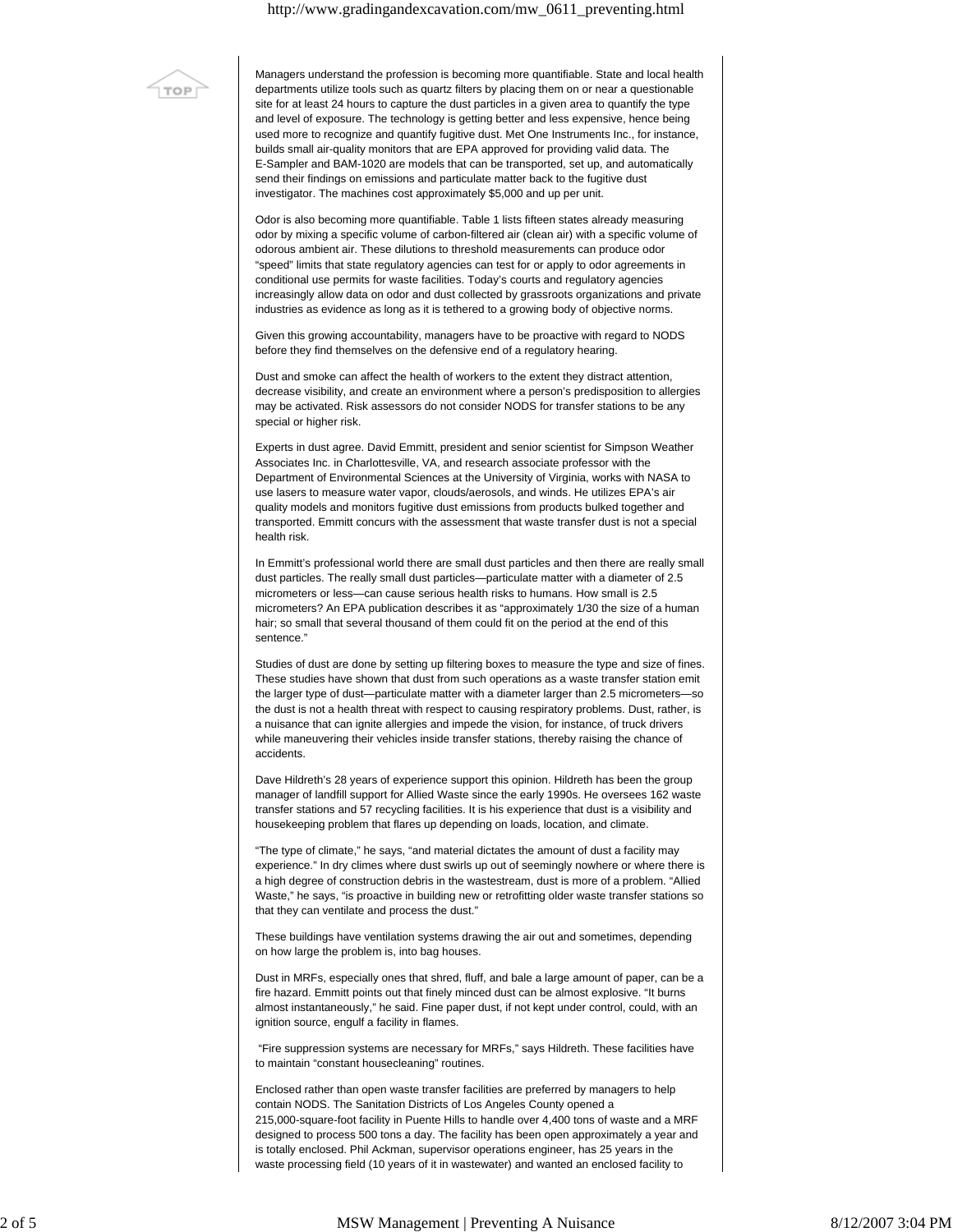# http://www.gradingandexcavation.com/mw\_0611\_preventing.html

### contain NODS.

"This facility," Ackman says, "has high-speed automatic doors that raise and lower within 40 seconds each. The dust and odor stay in," he says, because of the limited time the doors are open. The facility's ingress and egress are as opposite as possible from the prevailing winds, thereby diminishing the chances that drafts of air may push dust and odor outside the walls of the transfer station.

The Puenta Hills facility has a rooftop ventilation system with louvers that automatically close when the lights are turned off at the end of the workday. This seals the facility so no odors can escape. It also conserves energy.

B&F Engineering's Tim Tieaskie agrees with the idea of sealing the facility but prefers to connect the closing of a ventilator's louvers to a thermostat so as to always have a regulator. He also prefers to place the ventilator system on the side wall with a corresponding intake on the opposite wall. This creates a flow of air and diminishes the potential of leaks in the roof. His side-mounted ventilator systems are designed with a carbon filter to eliminate odors.

Enclosed facilities are part of a containment policy for NODS. But NODS have an arsenal of weapons to confuse managers. Odor is especially adept at playing a game of counterinsurgency, so to speak, with the workers of a facility.

Odor deceives the olfactory senses and tricks people into thinking they cannot smell the pungent stench recognizable immediately to any visitor. Humans have three nesting odors. These are odors with which we become familiar and comfortable. The first nesting odor is in the home. Many of us have experienced the intestinal wrenching when stepping into a person's home who cares for a herd of animals, who all may be very happy, but the totality of the odor is overwhelming to the visitor. More horrific than the initial pungency is the visitor's realization that he no longer detects the smell. The second nesting location is a person's car and the final one is in the workplace.

"These nesting odors are very powerful" says Charles McGinley, of St. Croix Sensory Inc., "and odor policies should be implemented to compensate for the physiological and psychological effects of odor." An odor management plan is usually an afterthought to a problem occurring as opposed to preventing its occurrence. St. Croix Sensory Inc. provides training for odor investigators. Over a three-day period, nascent investigators learn to find odor sources, identify odor causes, document complaints, determine compliance with standards, and measure performance of a facility. This last point is a benchmarking tool for managers of waste transfer facilities. By implementing strict measurement of data and collecting routinely in and around one's facility, managers can see change over time with respect to odor.

Hennepin County's Environmental Management Division represents the county's ownership of the Hennepin Energy Recovery Center (HERC) and has implemented an odor data collection program. Operated by Covanta Energy Corp., HERC resides in downtown Minneapolis and takes in 1,000 tons of trash a day. Odor is always a potential problem for the plant, which opened its doors in 1989 and won the Solid Waste Association's Facility of the Year Award in 1995.

Jake Smith, the county's senior environmentalist, led a team of five county employees into an odor monitoring operation. Smith called upon St. Croix Sensory to educate his team on the science of smell, how the nose works, and characterizing smell in a way that categorizes the elements that make up an odor.

Hennepin County purchased St. Croix Sensory's Nasal Ranger. McGinley patented this field olfactometer in 2003. It is one of two such instruments on the market, the other being the Scentometer, which was developed in the late 1950s and now manufactured by Barnebey Sutcliffe Corp. McGinley had been in the odor profession since the 1960s when 3-M employed him on scratch-and-sniff technology. He then worked for the Minnesota Pollution Control Agency to enforce regulations. He next worked for Hormel's Environmental Division to design equipment for wastewater and air pollution control. In 1980, he opened St. Croix Sensory, where he currently investigates odor in a laboratory and at clients' sites.

 Twenty-one monitoring locations were chosen from where one of Hennepin's five trained odor investigators stop five days a week, take a breath through a carbon filter to clear the nasal pallet, and then quantify the odor with the Nasal Ranger.

Hennepin has been collecting odor data since March 2004. The collections are done five days a week and the information is placed into a database and overlaid on a geographic information system to better see change over time.

This new odor management practice has hlped HERC both by operationally evaluating alternatives and by providing defensible evidence. Operationally, HERC's enclosed facility had odor seeping out of its doors. After the benchmarking of odor was instituted, HERC installed some Crawford high-speed fabric roll-up doors that complete their action within seconds. Once installed, the county's odor data showed a drop in odor escaping from the building.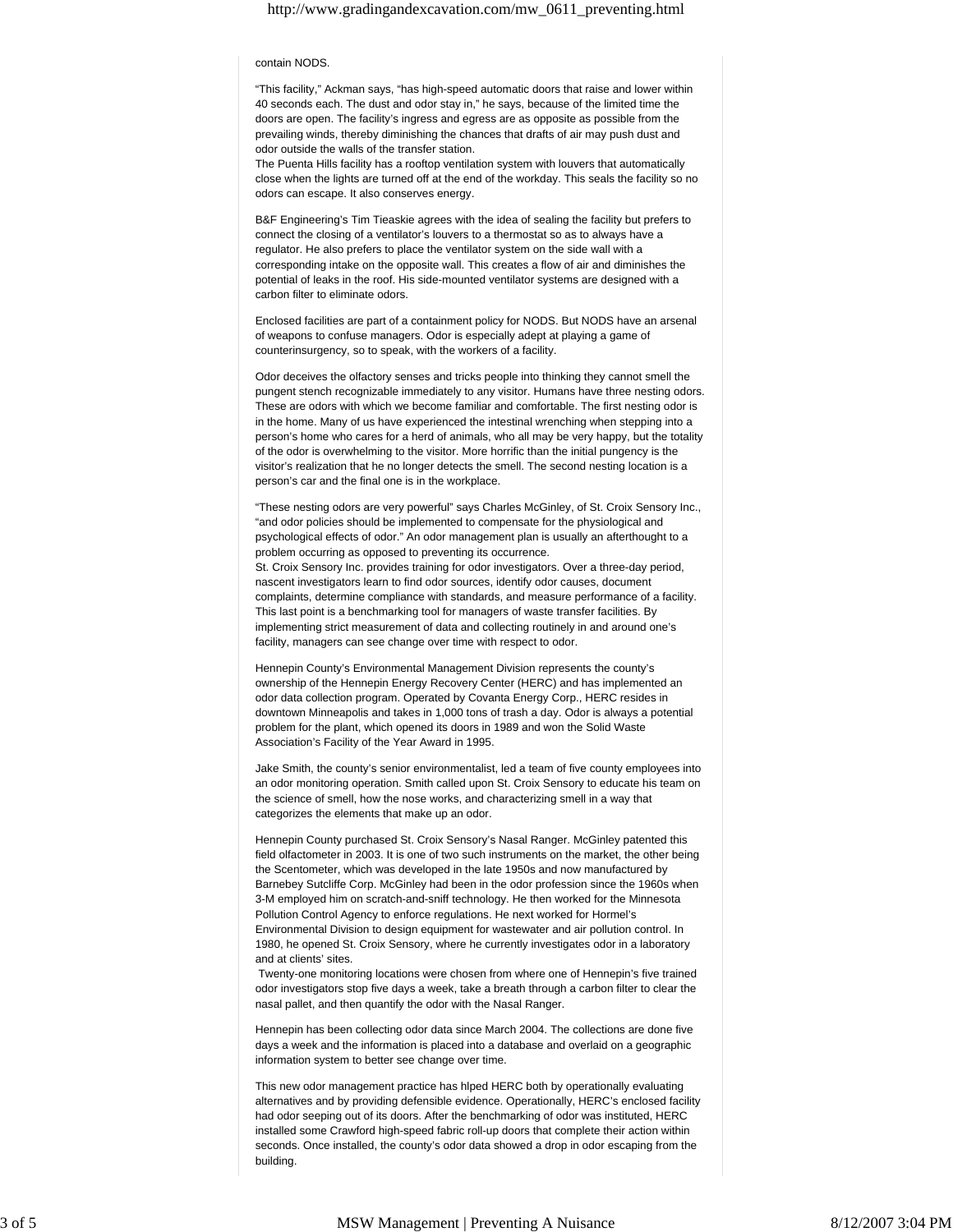The second example is something that McGinley calls "defensible" data. A community discussion began on the prospect of placing a new baseball stadium in downtown Minneapolis. HERC's smell became an issue. With the odor data collected over time, however, that issue dissipated for lack of evidence.

McGinley represents a science that is bringing a quantifiable paradigm to odor that heretofore has been left to a nose-vs.-nose mentality. Some waste managers have had the experience of inspectors coming out to their sites because the investigator received a complaint about noxious smells. The inspector then sniffs around and, whether there is a smell or not, a notation is made in the facility's file. If a consorted effort were made to lodge complaints, then the facility's file would be brimming with odor notations. Eventually such a file could cause permitting problems for the waste facility.

Quantifying odor is defensible data to mitigate, if not eradicate, the subjective element of odor complaints.

On the opposite end of the odor spectrum is Mike Durham who owns Enzymatic Odor Solutions Inc. (EOSI). While working in furniture manufacturing for 20 years, Durham was inspired to enter into the odor fighting business by his ex-father-in-law. His frugal father-in-law had purchased a nearly new Chrysler LeBaron with low mileage for a little over \$1,000 from Dade County's automobile impound lot. The police had confiscated the car after it had been abandoned for some time at the airport parking lot with a dead body in the trunk. One only has to think of the heated Florida humidity and a dead body shoved in a trunk like a ham sandwich in a plastic bag to imagine the stench clinging to every fabric of that car.

Durham and a friend—evidently a very good friend—scrubbed the interior of the car with his odor-control solution. To Durham's surprise, the putrid odor was gone. From this beginning, Durham eventually created a successful business that implements systems to contain and dissolve odors. His business has been operating for the past 15 years, and his is one of two odor solution companies providing WMX with systems and products since 2001.

EOSI provides material safety data sheets on each of its proprietary odor control and remediation formulas that contain essential oils, enzymes, micronutrients, and biological catalysts. These materials accelerate the biodegradation process. The cost is approximately \$40 and up for four gallons.

"You have to get the odors at their source," Durham says. "If you do that, then a high percentage of the odor will immediately be taken care of and will have no chance to get offsite." The more contained the odor is, he points out, the more cost-efficient it is to handle.

Systems that can bring the product to the source are important but often site specific. Odor solution companies will come onto a site and create a plan to build a system to handle the specific layout and loads of the client. Anything from a stationary oscillating fan aimed and timed to spray specific areas to high-pressure perimeter misting can be configured to a facility.

Of all the NODS, smoke is considered the least problem. Emission controls on equipment have diminished the pollution that comes out of motorized equipment such as the rubber tire loaders, transfer trucks, and collection vehicles depositing the material into the waste facilities.

The Sanitation Districts of Los Angeles County, however, in its Puente Hills facility operates motorized equipment running on liquefied natural gas (LNG). This fuel is produced by cooling natural gas to a point of –259°F when hydrocarbons, carbon dioxide, and some sulfur compounds can be extracted or reduced.

Cleaner fuel and well-maintained equipment can limit the amount of smoke in a waste facility.

An enclosed facility helps to contain the noise of trucks, backup beepers, and metal buckets hitting the concrete floor scraping across the deck. B&F Engineering out of Hot Springs, AR, has been designing transfer stations since it did that state's first permitted facility 30 years ago. B&F's Tim Tieaskie places emphasis on acoustical control material such as Thermal Batt Insulation with a hardened vinyl cover for durability and the use of concrete to absorb noise. Truck lanes should also be graded to minimize gearing.

Landscaping can help soak the noise before it gets offsite. Large trees and thick hedges can create both a noise and sight curtain to a facility. Careful consideration of plantings can also assist in diminishing and substituting offensive odor. Actions to prevent nuisances include the following:

#### **Odor**

- Enclose facility
- Trash off floor and contained at the end of the day